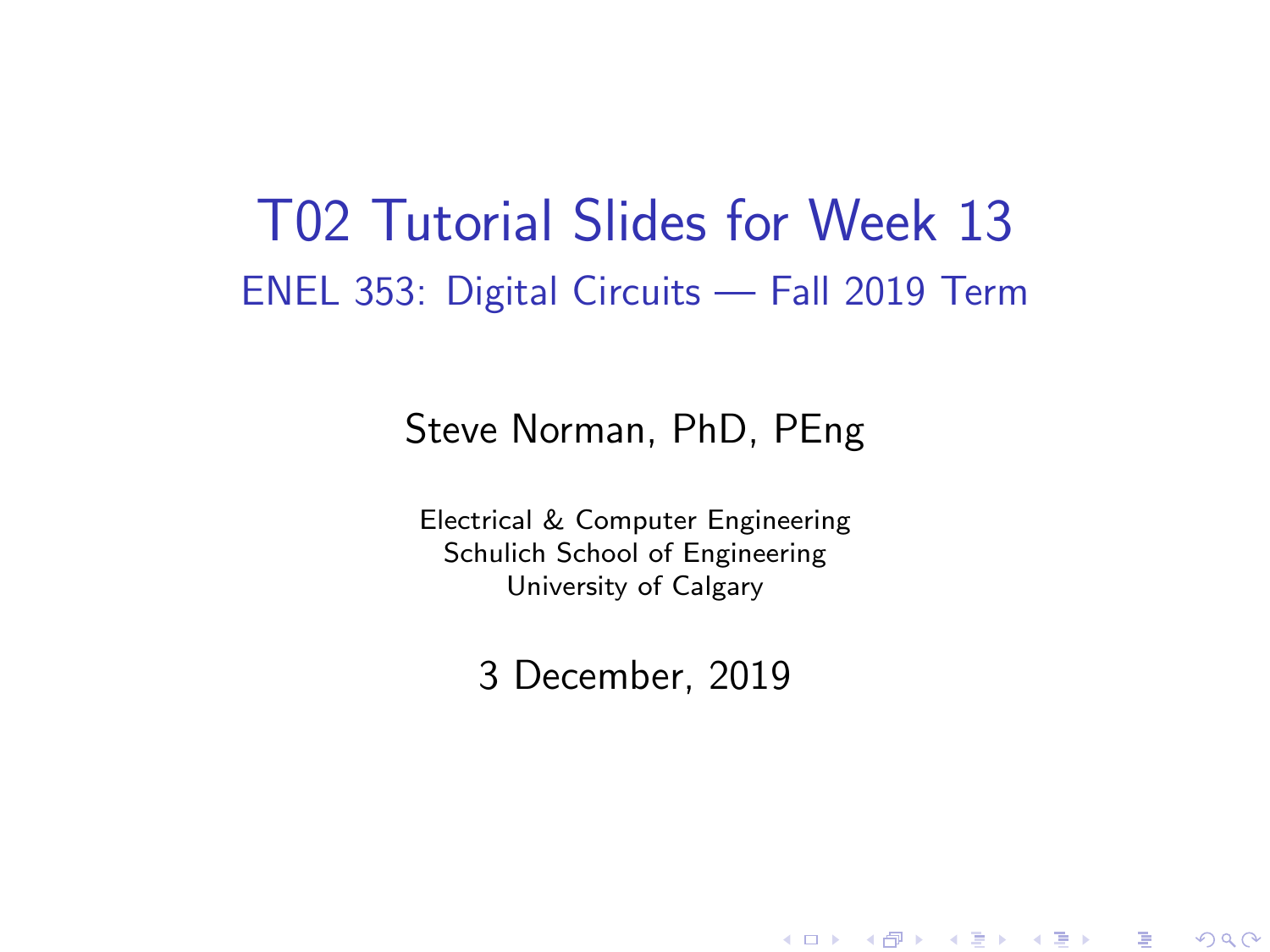K ロ ▶ K @ ▶ K 할 ▶ K 할 ▶ 이 할 → 9 Q @

Topics for today

Timing of sequential logic.

A ROM-based FSM design.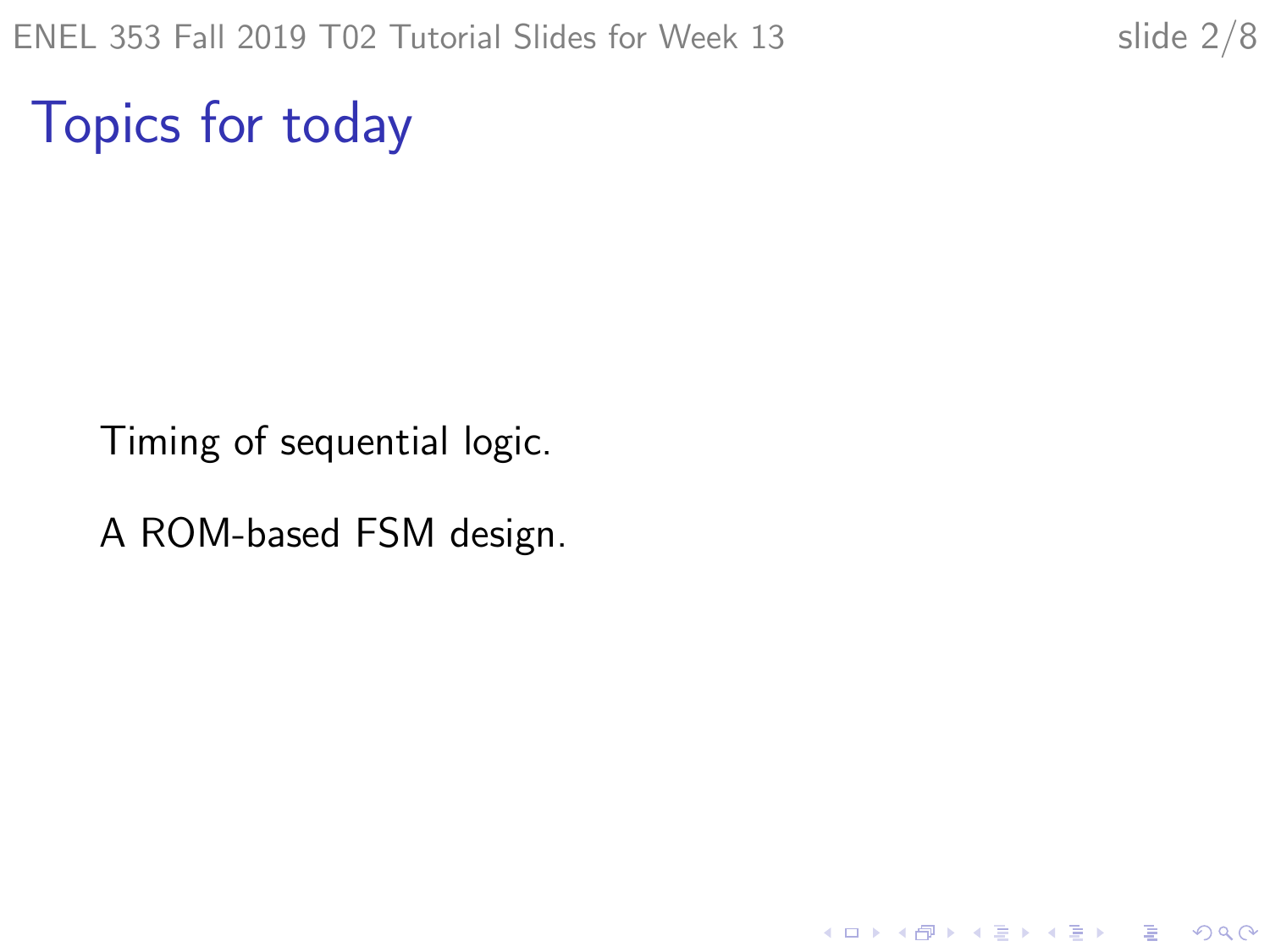# Exercise 1: Derivation of timing constraints



The math for this is very easy. The hard part is remembering what the problem specifications are! If you practice the derivations a few times, it may help you remember.

Let's assume that the input to R1 is well-behaved, that R1 and R2 have the same values for timing parameters, and that there is no clock skew.

Let's derive inequalities that, when true, guarantee that setup-and-hold-time violations cannot happen at the input to R2.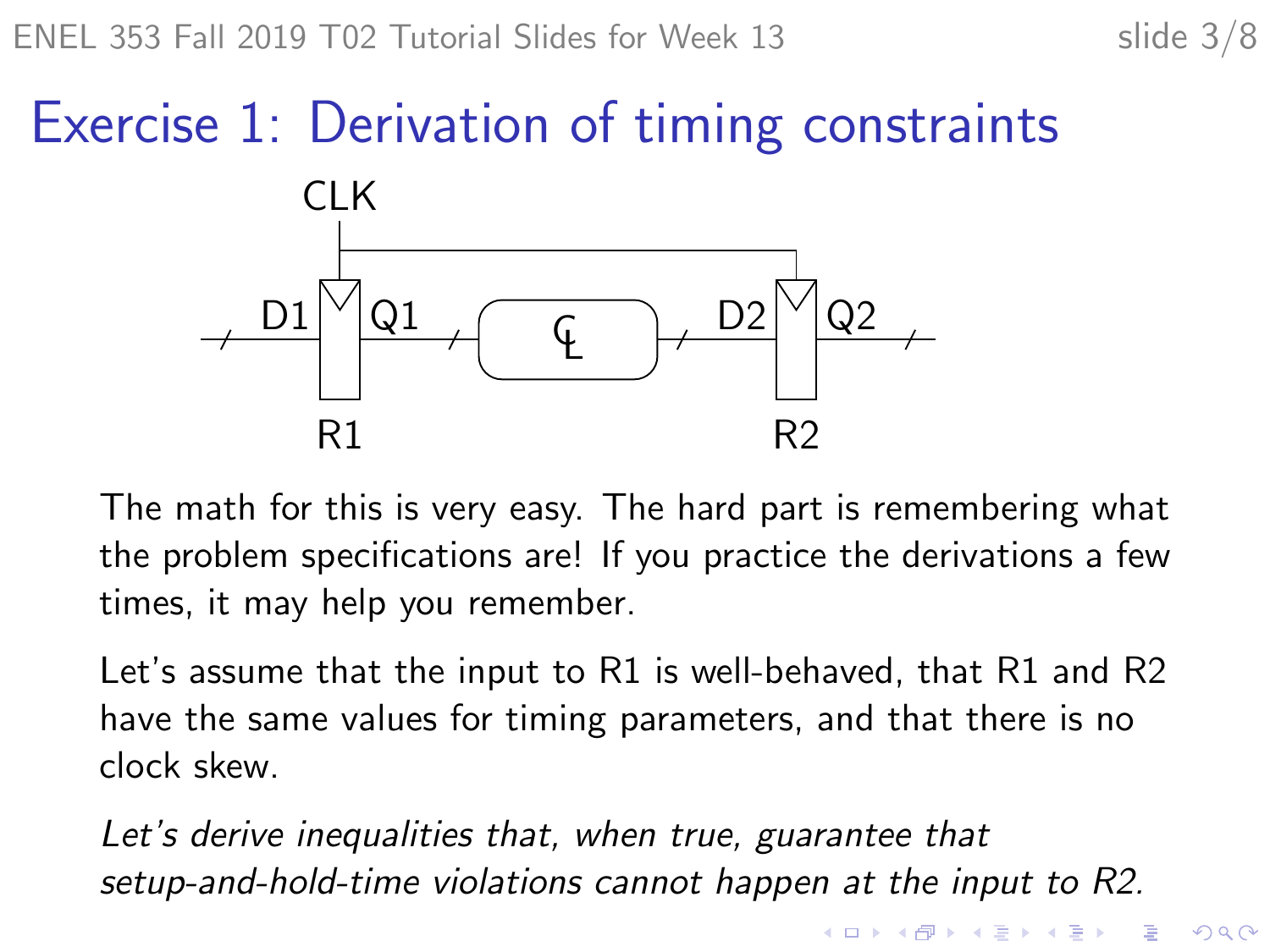## Exercise 2: Application of timing constraints



Foo, Bar, Quux, and Zork are all combinational logic with these values for  $t_{pd}$ , in ps: 250 for Foo, 60 for Bar, 100 for Quux, and 180 for Zork.

For both R1 and R2,  $t_{\text{setup}} = 75$  ps and  $t_{\text{pca}} = 33$  ps.

What is the minimum clock period for reliable operation of the circuit? (Assume that there is no clock skew.)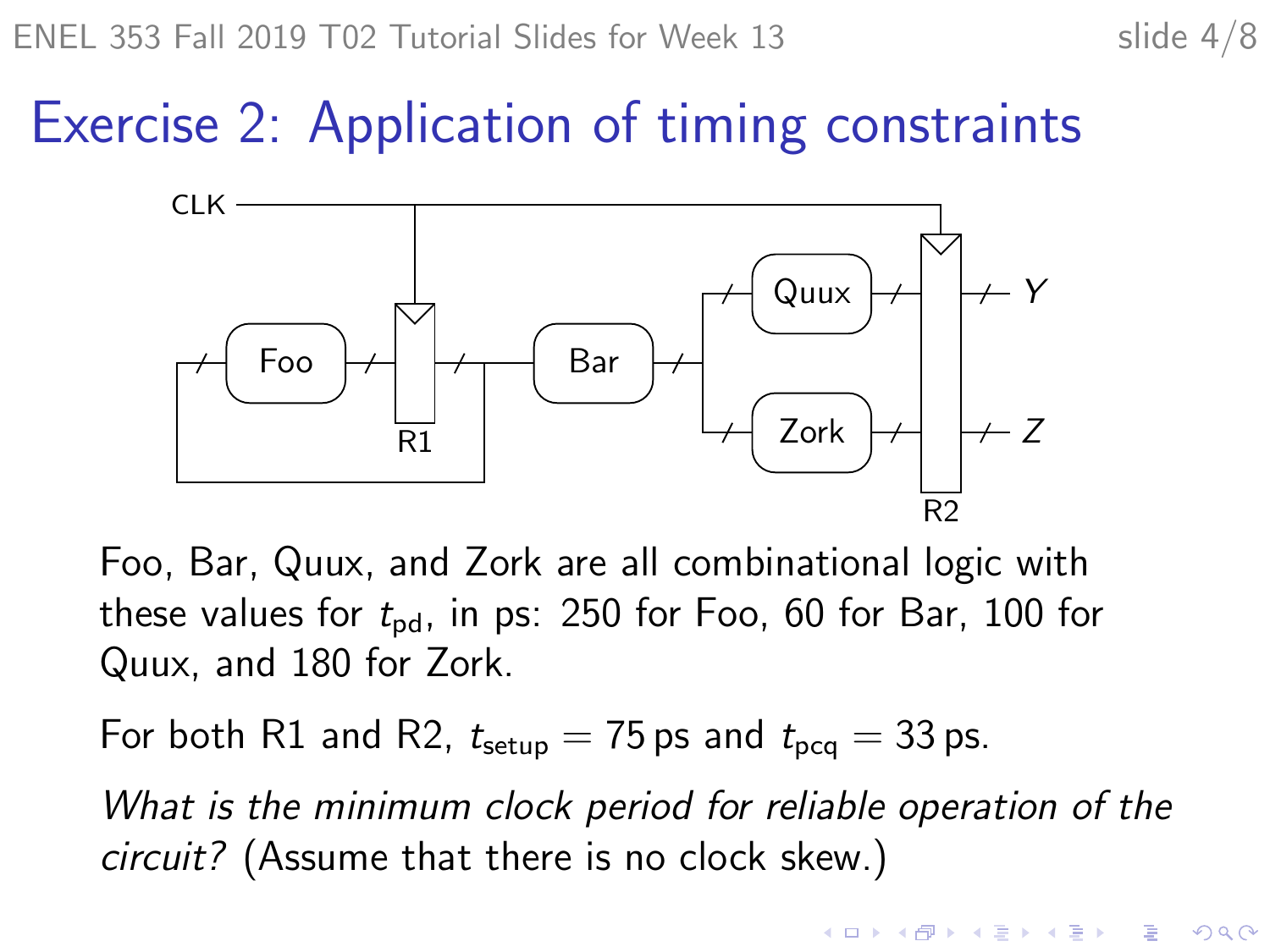Exercise 3: Timing constraints, no clock skew



Is there any possibility of a hold time violation at R2?

If the desired  $T_c$  is 500 ps, what constraints are there on the timing parameters of  $\varphi$ ?

 $\mathbf{A} \equiv \mathbf{A} + \mathbf{A} + \mathbf{B} + \mathbf{A} + \mathbf{B} + \mathbf{A} + \mathbf{B} + \mathbf{A} + \mathbf{B} + \mathbf{A} + \mathbf{B} + \mathbf{A} + \mathbf{B} + \mathbf{A} + \mathbf{B} + \mathbf{A} + \mathbf{B} + \mathbf{A} + \mathbf{B} + \mathbf{A} + \mathbf{B} + \mathbf{A} + \mathbf{B} + \mathbf{A} + \mathbf{B} + \mathbf{A} + \mathbf{B} + \mathbf{A} + \mathbf{B} + \mathbf{A} + \math$ 

 $2990$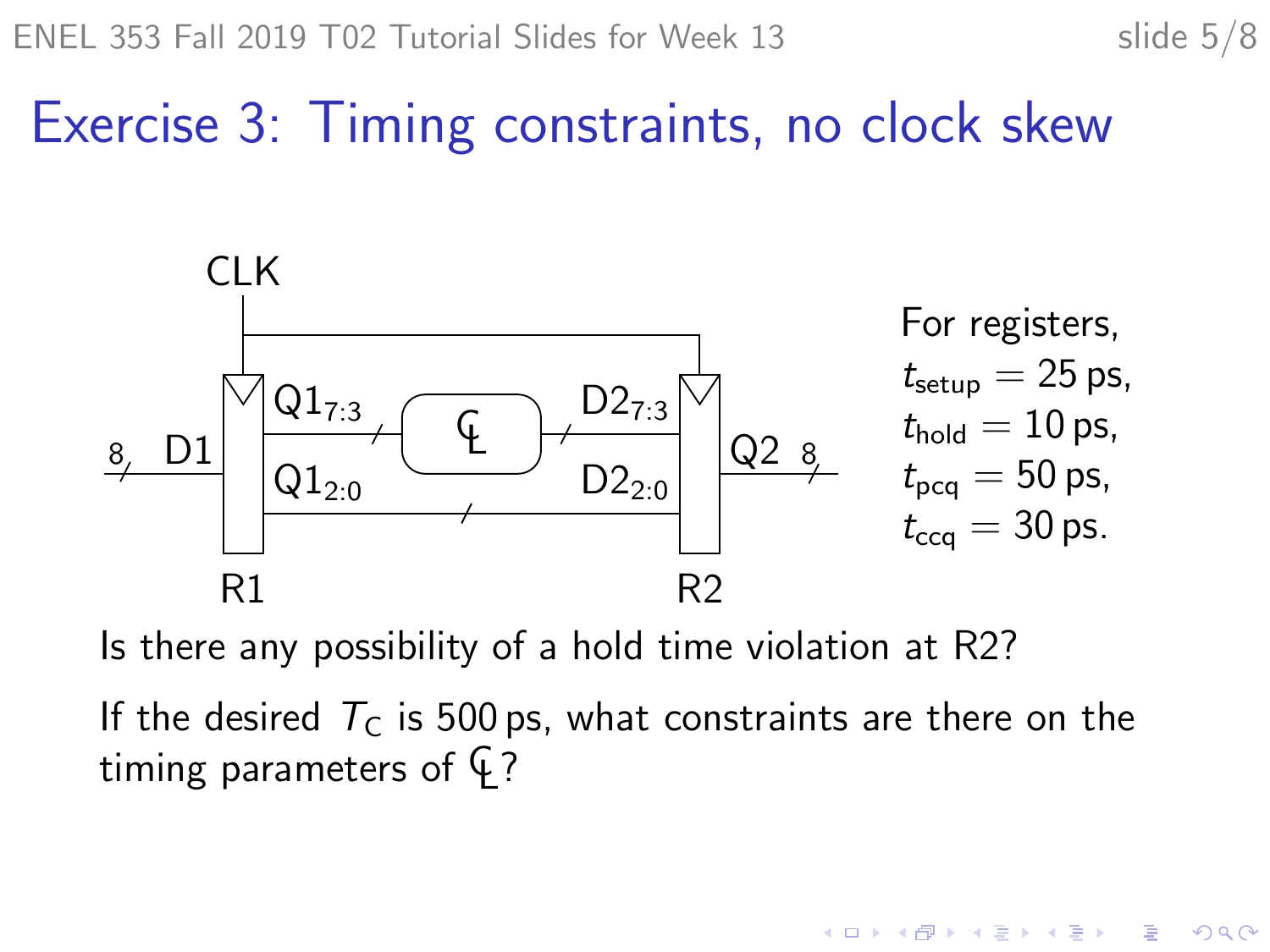Exercise 4: Timing constraints with clock skew  $D2_{7.3}$  $D2_{2:0}$  $Q1_{7:3}$  $\mathsf{Q1}_{2:0}$ CL CLK1 CLK2 R1 R2 8 D1 Q2 8 For registers,  $t_{\text{setup}} = 25$  ps,  $t_{hold} = 10$  ps,  $t_{\text{pcq}} = 50 \text{ ps}$ ,  $t_{\rm cca} = 30$  ps. For  $\mathsf{G}$  $t_{\rm{pd}} = 350 \,\rm{ps}$ ,  $t_{\rm cd} = 200$  ps.

CLK1 and CLK2 come from the same source, with  $T<sub>C</sub> = 500$  ps, but there may be some clock skew. What is the maximum  $t_{\text{skew}}$  for reliable behaviour of R2? Suppose that buffers are available with  $t_{\rm pd} = 45$  ps and  $t_{\rm cd} = 35$  ps. How can they be used to allow the circuit to tolerate  $t_{\text{skew}} = 70 \text{ ps?}$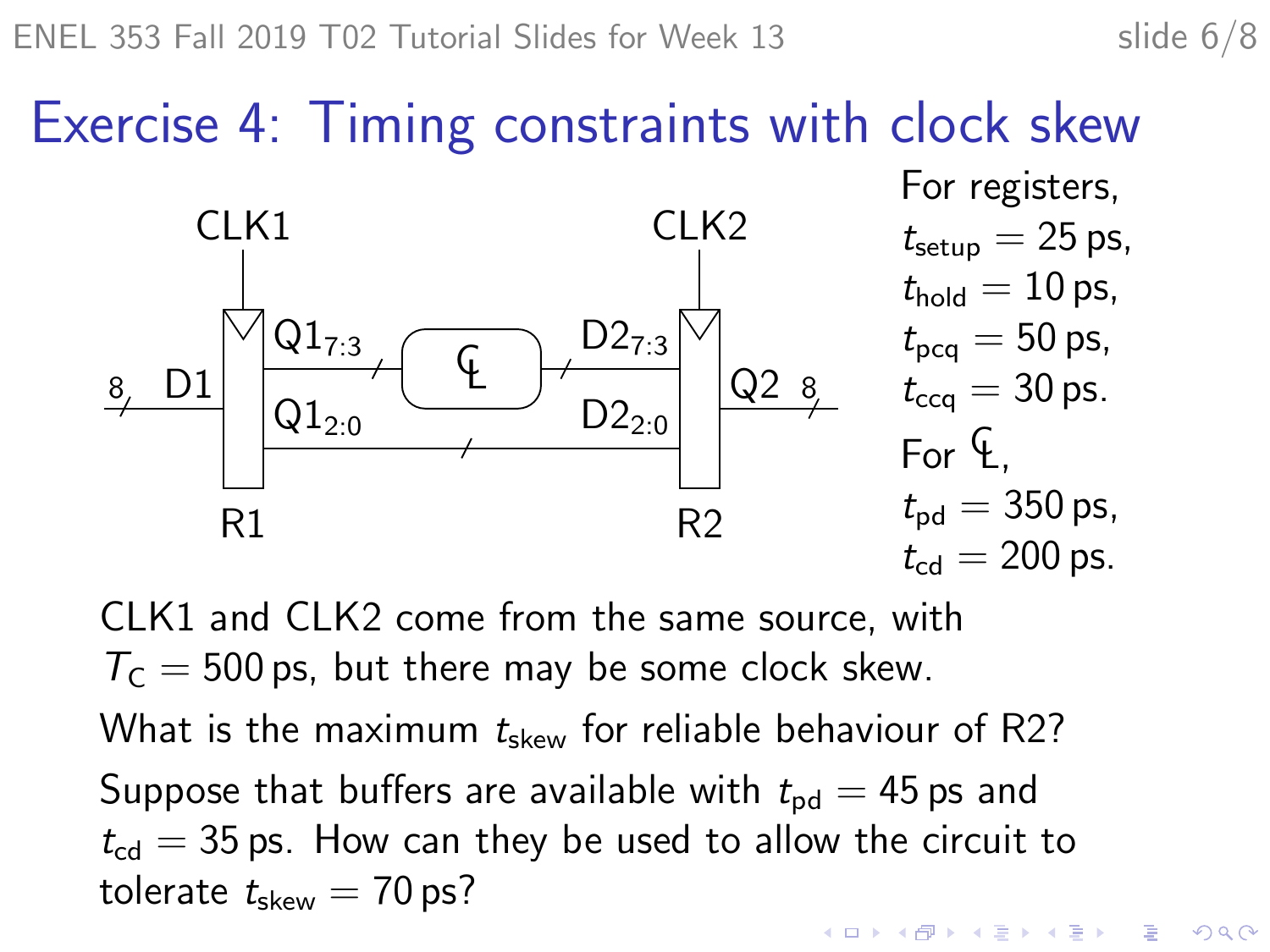## Exercise 5: A ROM-based FSM

Let's copy the schematic on the next slide, then solve following problem ...

Put dots on the ROM array to complete the design of a counter with 1-bit input B and a two-bit output  $Y_{1:0}$ , such that

- ightharpoonup when  $B = 1$  the output should go through the cycle 00. 01, 10, 11, 00, 01, and so on, changing on each rising edge of CLK;
- $\triangleright$  when  $B = 0$  the output should stay frozen from one clock cycle to the next.